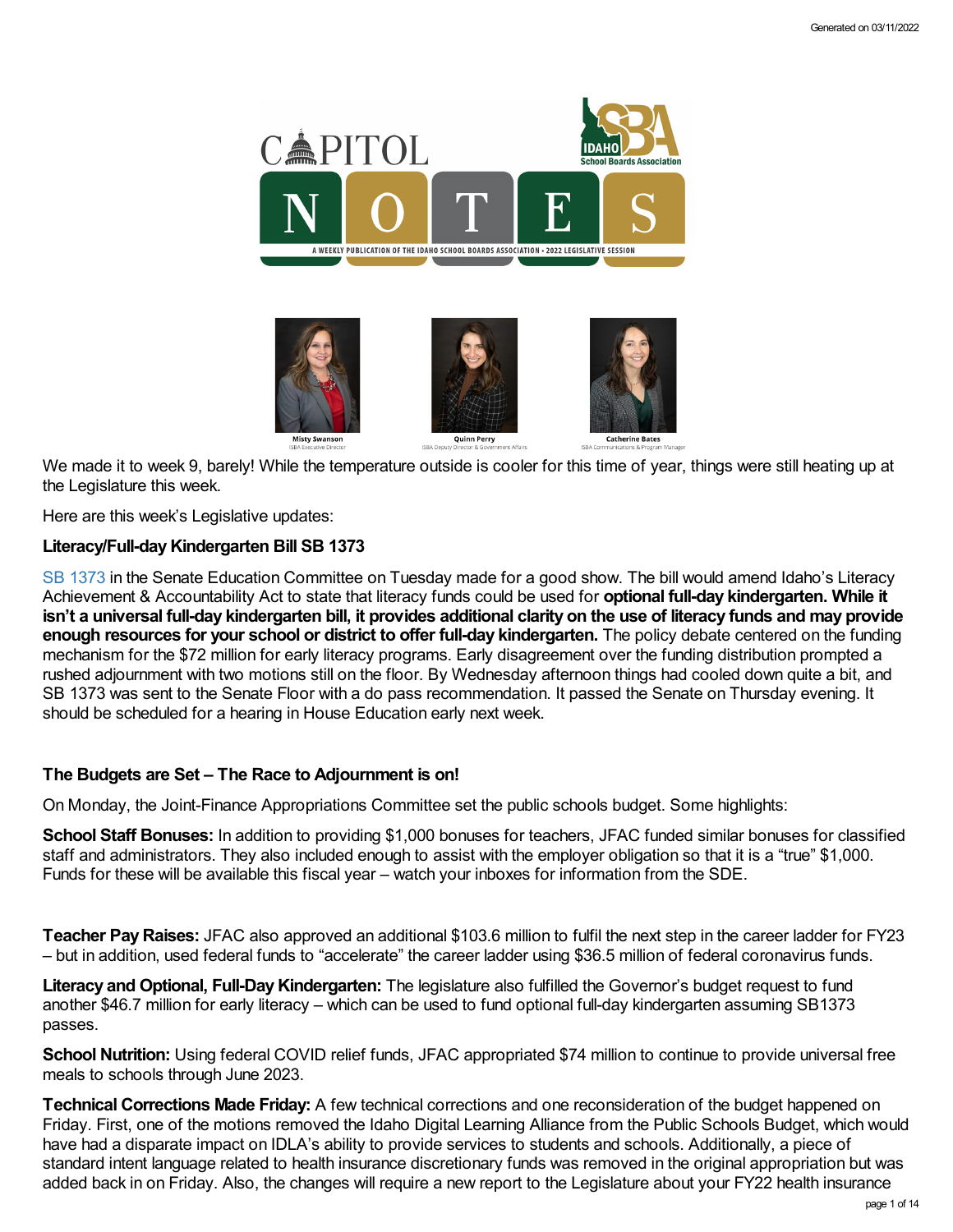*and* your FY23 health insurance so the legislature can see how you invested the health insurance money to purchase better plans for school employees. Generated on 03/11/2022

**What happened with the new bills last week?** Last issue of Capitol Notes we told you about three bills that were rushed to print and heard the next day. **HB 733 – on surveys and social-emotional curriculum – was heard, but no vote was** taken. It appears to be dead for this session, and we'll work with the sponsor to ease our concerns in the interim,

**HB734 – on mask exemptions – passed the House and is awaiting a hearing in Senate Education.**

HB732 – on definition of 'homeschooling' – was moved to the Amending Order in the House for amendments. It's **likely dead for the Session as well.**

As of today, there is a general "rule" that no new bills will be introduced unless absolutely necessary. JFAC wrapped up their traditional budget setting and was moved to "call of the Chair." Our guess is the Legislature will adjourn *sine die* – which means 'without day' in Latin – by March 25th *(knock on wood).*

**Need help navigating the Idaho Legislature?** To stay up to date on what is happening in the 2022 Legislative Session visit their [website.](https://legislature.idaho.gov/legislators/whosmylegislator/) **A few helpful links:**

Find your legislative representatives [here.](https://legislature.idaho.gov/legislators/whosmylegislator/)

Find the House Committee Agendas [here.](https://legislature.idaho.gov/sessioninfo/agenda/hagenda/)

Find the Senate Committee Agendas [here.](https://legislature.idaho.gov/sessioninfo/agenda/sagenda/)

# **Color Coded Bill Key:**

Pink: Bills that are urgent | Green: ISBA Sponsored Bill | Yellow: Monitoring - Impact | Blue: Monitoring - No Expected Impact

Tracking: Monitoring - Impact | H [0741](https://legislature.idaho.gov/sessioninfo/2022/legislation/H0741/) | Amends and adds to existing law to provide property tax relief for owneroccupied homesteads, to increase the grocery tax credit, and to raise the sales and use tax rate to provide **replacement funding for local tax areas.**

**Introduced:** 03/04/2022 | **Last Action:** Mar 07, 2022 - Reported Printed and Referred to Revenue & Taxation

**Our Position:** Neutral

# **Staff Analysis:**

This bill does not appear to be moving forward this legislative session, but the sponsors hope to gain feedback throughout the interim. It would remove all property taxes - with the exception of voter-approved bonds and school levies - from owner-occupied residential properties by increasing the sales tax from 6% to 7.85%. It would also raise the grocery tax credit to \$175 per person. It would use 1.65% of the increase dedicated to the local governments impacted - such as cities and counties. It would, however, make Idaho's sales tax the highest in the country.

**Tracking:** Monitoring - Impact | **S [1374](https://legislature.idaho.gov/sessioninfo/2022/legislation/S1374/) | Adds to existing law to provide for career exploration courses.**

**Introduced:** 03/04/2022 | **Last Action:** Mar 10, 2022 - to House

**Our Position:** Neutral

### **Staff Analysis:**

This legislation defines career exploration for 8th grade students to assist them in identifying potential interests and resulting career paths.

**Tracking:** Urgent | **S [1373](https://legislature.idaho.gov/sessioninfo/2022/legislation/S1373/) | Amends existing law to provide for certain state funding distributions.**

**Introduced:** 03/04/2022 | **Last Action:** Mar 10, 2022 - to House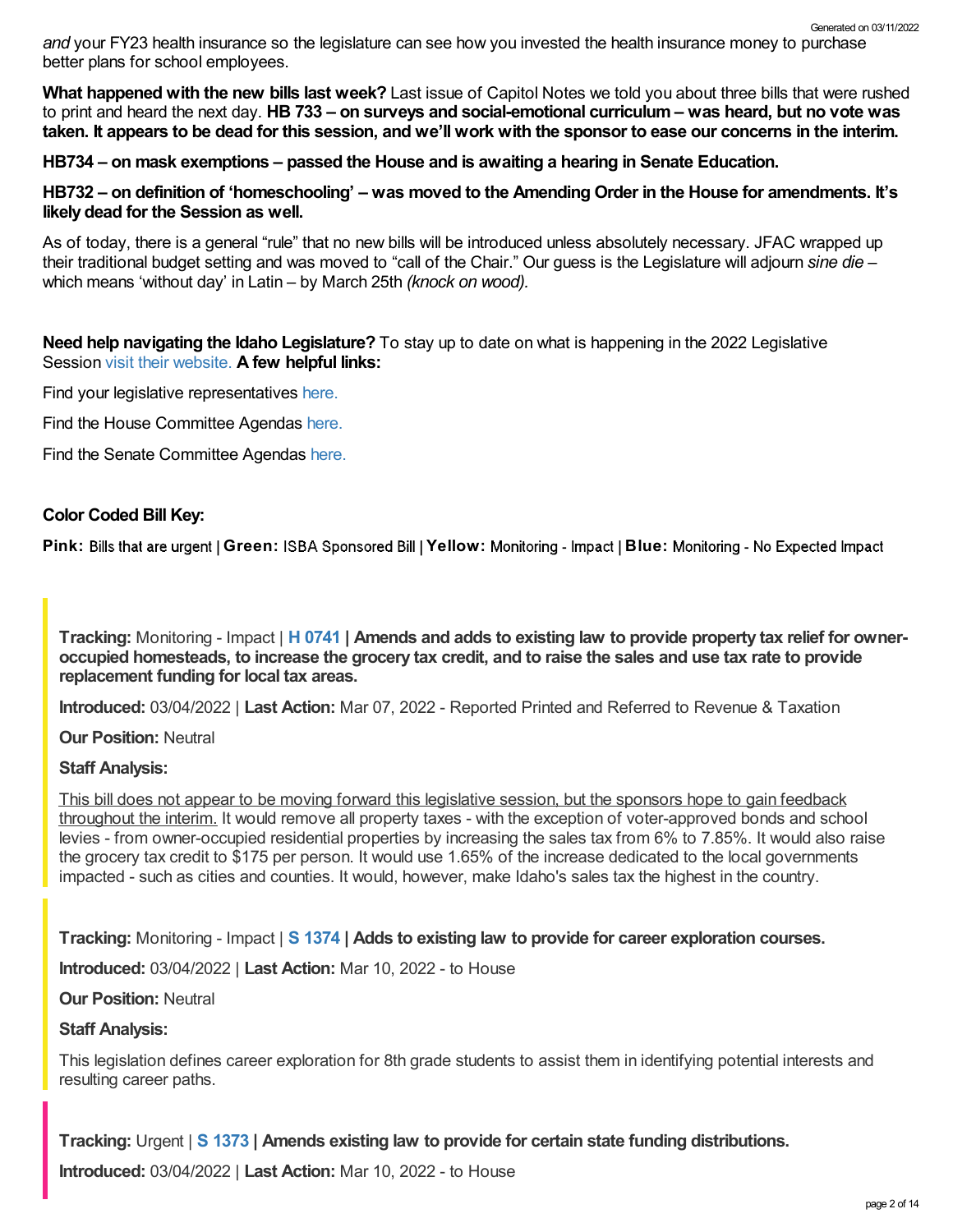# **Our Position:** Support

# **Staff Analysis:**

The bill would amend Idaho's Literacy Achievement & Accountability Act to state that literacy funds could be used for optional full-day Kindergarten. While it isn't a universal full-day kindergarten bill, it provides additional clarity on the use of literacy funds and may provide enough resources for your school or district to offer full-day kindergarten. It also changes the literacy distribution formula to say that 50% of funds are distributed based on enrollment, but the remainder would be based on growth to proficiency. It would weight economically disadvantaged students as 1.75, and would ensure funding for schools with very few students. **We're supportive of the bill, but testified to concerns about the predictability and stability of programs when half the funds could be inconsistently distributed**. It passed the Senate and should be scheduled for a House Education hearing soon.

**Tracking:** Urgent | **H [0734](https://legislature.idaho.gov/sessioninfo/2022/legislation/H0734/) | Amends existing law to revise provisions regarding school-required actions to prevent the spread of infectious disease.**

**Introduced:** 03/03/2022 | **Last Action:** Mar 09, 2022 - Introduced, read first time; referred to: Education

**Our Position:** Oppose

# **Staff Analysis:**

Like other bills that usurp a school boards decision on school operations, ISBA is opposed to this legislation on **the principle of local control.** This would require school districts and charter schools to allow for a religious, medical, or personal belief exemption to wearing a facial covering at school. It had a lightening fast hearing and passed the House, and is awaiting a hearing in Senate Education.

**Tracking:** Urgent | **H [0733](https://legislature.idaho.gov/sessioninfo/2022/legislation/H0733/) | Adds to existing law to prohibit evaluations, questionnaires, surveys, and data collection on a student's behavioral well-being without the approval of the school board and a parent or guardian.**

**Introduced:** 03/03/2022 | **Last Action:** Mar 03, 2022 - Reported Printed and Referred to Education

**Our Position:** Oppose

**Staff Analysis:**

We have concerns with the legislation and believe it should be divided in to two separate bills. This legislation would require that schools cannot collect data by survey, evaluation, or questionnaire on a students behavior, trauma, attitude, or social emotional status be given without the approval of both the school board and their parent or guardian. It goes further, however, to say that all learning or curricular materials or activities used for social emotional learning and mental/behavioral well-being are displayed on a school website – including the title, author, organization and website of materials, link to learning materials or a brief description, or the identity of a teacher, staff member, or school official who created such material. It applies to charter schools as well. The hearing brought out a lot of opposition from stakeholders and school counselors. It was pulled from the agenda and is likely dead for the year. We have committed to working with the sponsor to ease concerns.

**Tracking:** Monitoring - Impact | **H [0732](https://legislature.idaho.gov/sessioninfo/2022/legislation/H0732/) | Amends existing law to provide that publicly funded programs shall not be designated as home schooling.**

**Introduced:** 03/03/2022 | **Last Action:** Mar 09, 2022 - U.C. to be placed on General Orders, no objection

**Our Position:** Neutral

### **Staff Analysis:**

This legislation states in the compulsory attendance definition that no Idaho public school or department is allowed to designate any publicly funded program as "home schooling "or "homeschooling" nor shall they designate students who are enrolled in or receiving K-12 funding as either. It also seems to be targeted at Idaho's Virtual Charter schools that may consider themselves a "home schooling" program.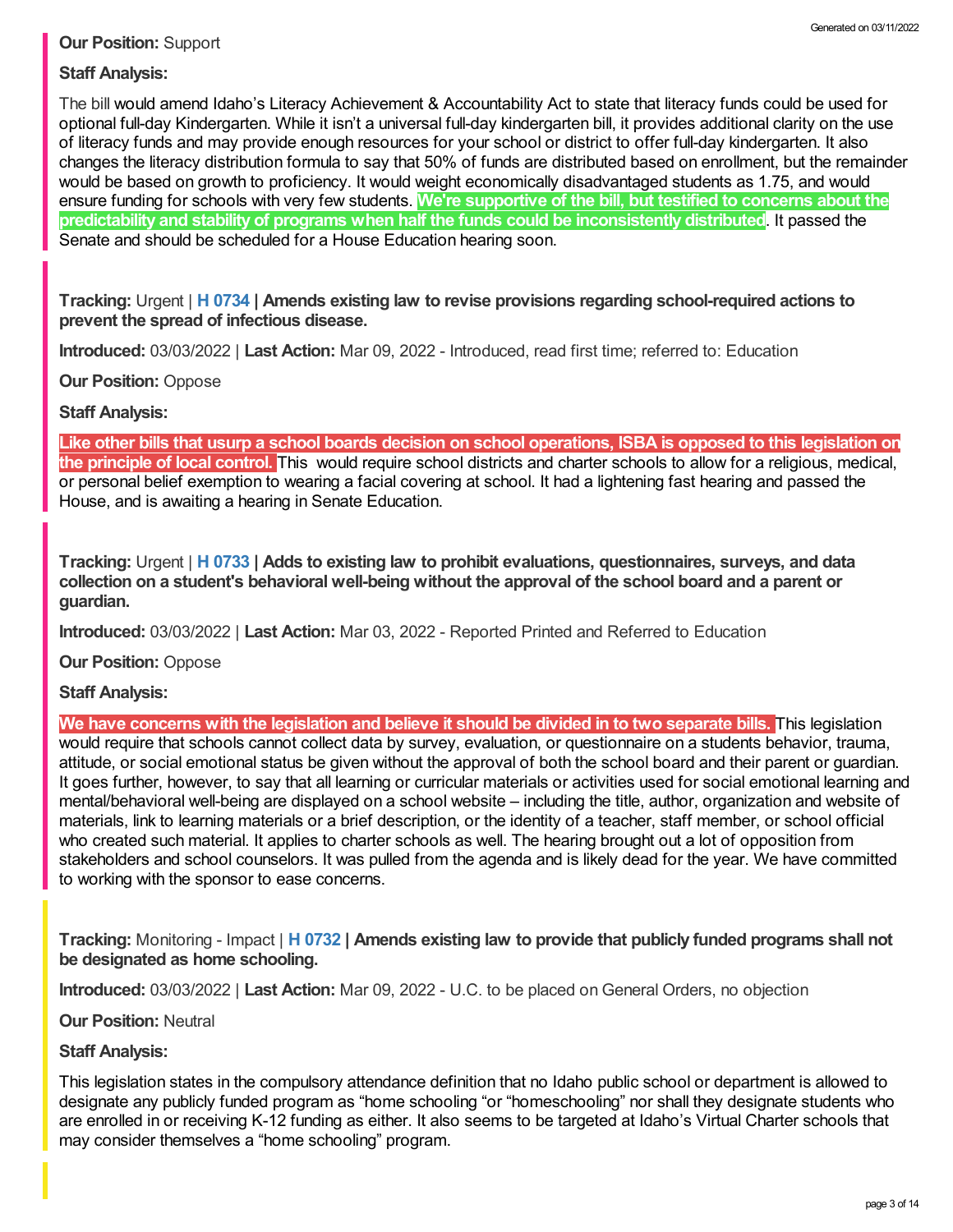**Introduced:** 03/03/2022 | **Last Action:** Mar 09, 2022 - Introduced, read first time; referred to: Education

# **Our Position:** Neutral

# **Staff Analysis:**

This legislation is a compromise dyslexia bill that first defines dyslexia, and then directs the State Department of Education to create screening tools and intervention practices to support children with dyslexia. It does require LEA to provide evidence-based interventions in alignment with the literacy plan and dyslexia handbook. It would also require all instructional staff member and coaches involved in the instruction of students in Kindergarten through grade 5, including special education teachers, to receive professional development on dyslexia interventions. Also by 2023, every teacher, administrators, and school counselors with instructional certificates in grades 6-12are required to have received professional development on characteristics of dyslexia. By 20215, all teachers or administrators with a K-8 endorsement, exceptional child endorsement, blended early childhood, or school counselor serving students in K-5th grade earn one or more credits of professional development on dyslexia and understanding the pedagogy for instructing students with dyslexia in order to re-certify. This legislation has passed the House, Senate Education, and is expected to pass the full Senate.

**Tracking:** Monitoring - Impact | **H [0723](https://legislature.idaho.gov/sessioninfo/2022/legislation/H0723/) | Adds to existing law to provide that enrollment shall replace average** daily attendance in funding formulas for fiscal years 2023 and 2024 and to provide for a study committee on the **public school funding formula.**

**Introduced:** 03/02/2022 | **Last Action:** Mar 10, 2022 - Reported out of Committee with Do Pass Recommendation; Filed for second reading

### **Our Position:** Support

# **Staff Analysis:**

A compromise on moving the state permanently to Enrollment and away from average daily attendance, this bill would fund schools on full-time equivalent enrollment for FY23 and FY24. It would also call for a new committee to study Idaho's funding formula. **This legislation passed the House, Senate Education, and is expected to pass the Senate.**

**Tracking:** Monitoring - Impact | **H [0717](https://legislature.idaho.gov/sessioninfo/2022/legislation/H0717/) | Amends existing law to provide an alternative means to determine school readiness.**

**Introduced:** 03/01/2022 | **Last Action:** Mar 02, 2022 - Reported Printed and Referred to Education

**Our Position:** Support

# **Staff Analysis:**

**ISBA supports this legislation based on an ISBA Resolution on school age flexibility.** This legislation would amend Idaho's school age statute that says if a child's parent or guardian have determined that a child is "school-ready" and their 5th birthday is before the 31st of December, a child may be eligible to enroll in school at age 4.

Tracking: Urgent | H [0716](https://legislature.idaho.gov/sessioninfo/2022/legislation/H0716/) | Adds to existing law to provide for the adoption of initial certification and content **standards prepared by 2020-2021 work groups.**

**Introduced:** 03/01/2022 | **Last Action:** Mar 08, 2022 - Introduced, read first time; referred to: Education

**Our Position:** Neutral

### **Staff Analysis:**

This legislation directs the State Board of Education to adopt the draft Idaho Content Standards for English Language Arts, Mathematics, and Science. The bill passed the Committee and will head to the House Floor. We testified to go on record that we hope to see a commitment from the legislature to receive the financial resources needed to implement these standards.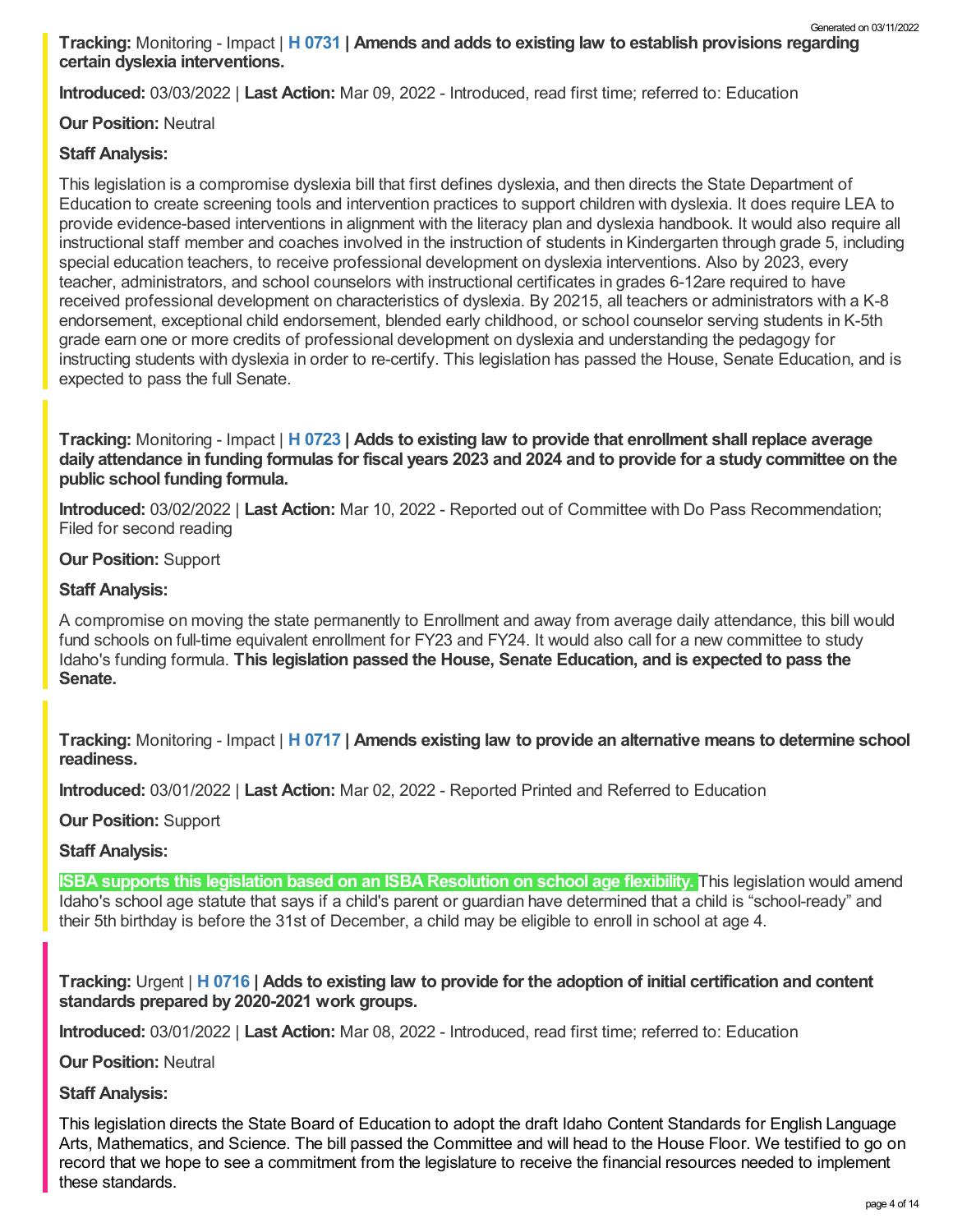**Tracking:** Monitoring - Impact | **H [0701](https://legislature.idaho.gov/sessioninfo/2022/legislation/H0701/) | Adds to existing law to establish the Idaho Workforce Housing Fund and to provide for the allocation of funds.**

**Introduced:** 02/28/2022 | **Last Action:** Mar 07, 2022 - Introduced, read first time; referred to: Commerce & Human **Resources** 

#### **Our Position:** Support

#### **Staff Analysis:**

**ISBA Supports this legislation. It passed the House and is expected to be heard very soon in the Senate.** This legislation would create an advisory commission who would be tasked with developing, implementing, and maintaining a statewide workforce housing plan. The fund would be created to accept funds appropriated by the legislature, and distribute funds according to the statewide workforce housing plan implemented by the Commission. We know that workforce housing is an issue deeply impacting school districts – in areas rural and urban. This is a step in the right direction to collaborate with other local governments and employers to be able to recruit and retain a workforce in Idaho's schools.

**Tracking:** Monitoring - Impact | **H [0680](https://legislature.idaho.gov/sessioninfo/2022/legislation/H0680/) | Amends existing law to provide that school boards shall have the authority to adopt policies and procedures regarding student clubs and organizations.**

**Introduced:** 02/24/2022 | **Last Action:** Feb 25, 2022 - Reported Printed and Referred to Education

#### **Our Position:** Neutral

#### **Staff Analysis:**

This legislation would require that school districts and charter schools receive explicit parental permission for their student to participate in school clubs. It also requires that the school board approve and publish annual a list of all approved school clubs, advisors, and a description of the club and it's activities. While we do believe this creates a huge barrier for students to be able to participate in clubs, we're neutral on the legislation. In addition, it should be stated that schools cannot limit a students constitutional right to assemble.

**Tracking:** Urgent | **H [0676](https://legislature.idaho.gov/sessioninfo/2022/legislation/H0676/) | Amends existing law to provide a certain exception regarding concealed weapons, to revise provisions regarding preemption of firearms regulation, and to provide for civil enforcement for violations.**

**Introduced:** 02/23/2022 | **Last Action:** Feb 24, 2022 - Reported Printed and Referred to State Affairs

#### **Our Position:** Oppose

#### **Staff Analysis:**

This legislation would state that any public agency - including a school district or charter school - that leases, rents, or contracts with a private entity must not have the rights to prohibit the use or carry if firearms on it's property. In other words, if a school rents out it's gymnasium for an event, that private entity must allow people attending to bring their firearms to that event. Further, it would allow anyone to bring a civil lawsuit for damages against a political subdivision if they failed to comply. **This is a huge infringement on local control, and we're opposed to the bill.**

**Tracking:** Urgent | **H [0669](https://legislature.idaho.gov/sessioninfo/2022/legislation/H0669/) | Adds to existing law to establish provisions regarding the Hope and Opportunity Scholarship Act.**

**Introduced:** 02/18/2022 | **Last Action:** Feb 21, 2022 - Reported Printed and Referred to Education

**Our Position:** Oppose

#### **Staff Analysis:**

GOOD NEWS! This bill is dead for the session. ISBA is opposed to school vouchers and any attempt to divert public, taxpayer dollars to private institutions. This legislation in particular is extremely broad, and doesn't even require the private school to be accredited. Want to know more about why we're opposed to school vouchers? Check out our blog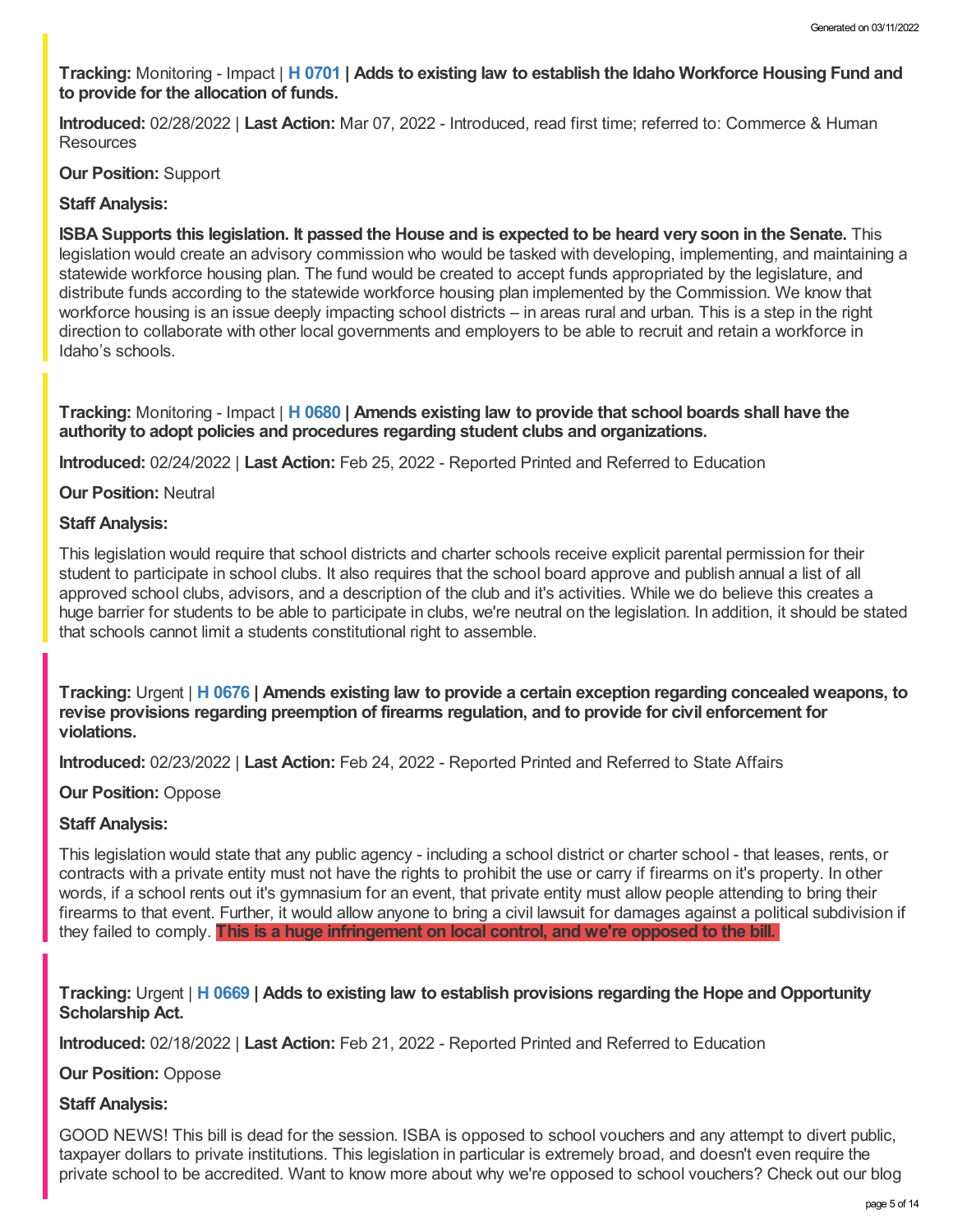**Tracking:** Monitoring - Impact | **H [0656](https://legislature.idaho.gov/sessioninfo/2022/legislation/H0656/) | Amends existing law to provide for placement on the career ladder of certain previously certified staff.**

**Introduced:** 02/16/2022 | **Last Action:** Mar 10, 2022 - to House

**Our Position:** Support

**Staff Analysis:**

**Good news - this legislation passed the House and Senate unanimously**. This legislation helps more clearly place out of state teachers and administrators on Idaho's career ladder when they may not have the exact same evaluation framework or other criteria to make them eligible for movement. This is based on ISBA Resolution No. 1.

**Tracking:** Monitoring - Impact | **H [0655](https://legislature.idaho.gov/sessioninfo/2022/legislation/H0655/) | Amends existing law to provide for dyslexia intervention and screening programs in certain grades.**

**Introduced:** 02/16/2022 | **Last Action:** Feb 17, 2022 - Reported Printed and Referred to Education

**Our Position:** Neutral

**Staff Analysis:**

This legislation defines "dyslexia" based on the definition from the International Dyslexia Association and directs the state department of education to implement a dyslexia handbook, which includes strategies and available resources and services to support students with dyslexia. It requires the state department of education to provide training for educators and to designate a dyslexia specialist to support reading improvement plans for students with dyslexia.

**Tracking:** ISBA Sponsored Bill | **H [0654](https://legislature.idaho.gov/sessioninfo/2022/legislation/H0654/) | Amends existing law to authorize certain professionals to work as school counselors.**

**Introduced:** 02/16/2022 | **Last Action:** Mar 10, 2022 - to House

**Our Position:** Support

**Staff Analysis:**

**Good news - this legislation passed the House and Senate unanimously**. This legislation would add licensed professional counselors and licensed clinical professional counselors as individuals eligible to qualify as school counselors. This is based on ISBA [Resolution](https://www.idsba.org/wp-content/uploads/2021/12/02-Hiring-Flexibility-on-Licensed-Counselors.pdf) No. 2.

Tracking: Urgent | H [0653](https://legislature.idaho.gov/sessioninfo/2022/legislation/H0653/) | Adds to existing law to provide that a ballot question for a supplemental levy must be accompanied by a disclosure about the purposes for which the levy revenues will be used and to provide that **school districts must use levy revenues for the purposes identified in the disclosure.**

**Introduced:** 02/16/2022 | **Last Action:** Mar 01, 2022 - Introduced, read first time; referred to: State Affairs

**Our Position:** Neutral

### **Staff Analysis:**

This legislation would require additional levy disclosure, in that schools would be required to include a detailed purposes for the levy, and include the amount for each purpose. If you fail to comply, it would invalidate the levy. In addition, if you had more than a 10% various on the stated purpose on the ballot, the board would be required to hold a public hearing prior to taking action on using the levy dollars differently.

Tracking: Urgent | H [0652](https://legislature.idaho.gov/sessioninfo/2022/legislation/H0652/) | Amends and adds to existing law to provide that funds appropriated for employee health insurance shall be used for such insurance and to provide for the payment of certain premiums by the **retirement board.**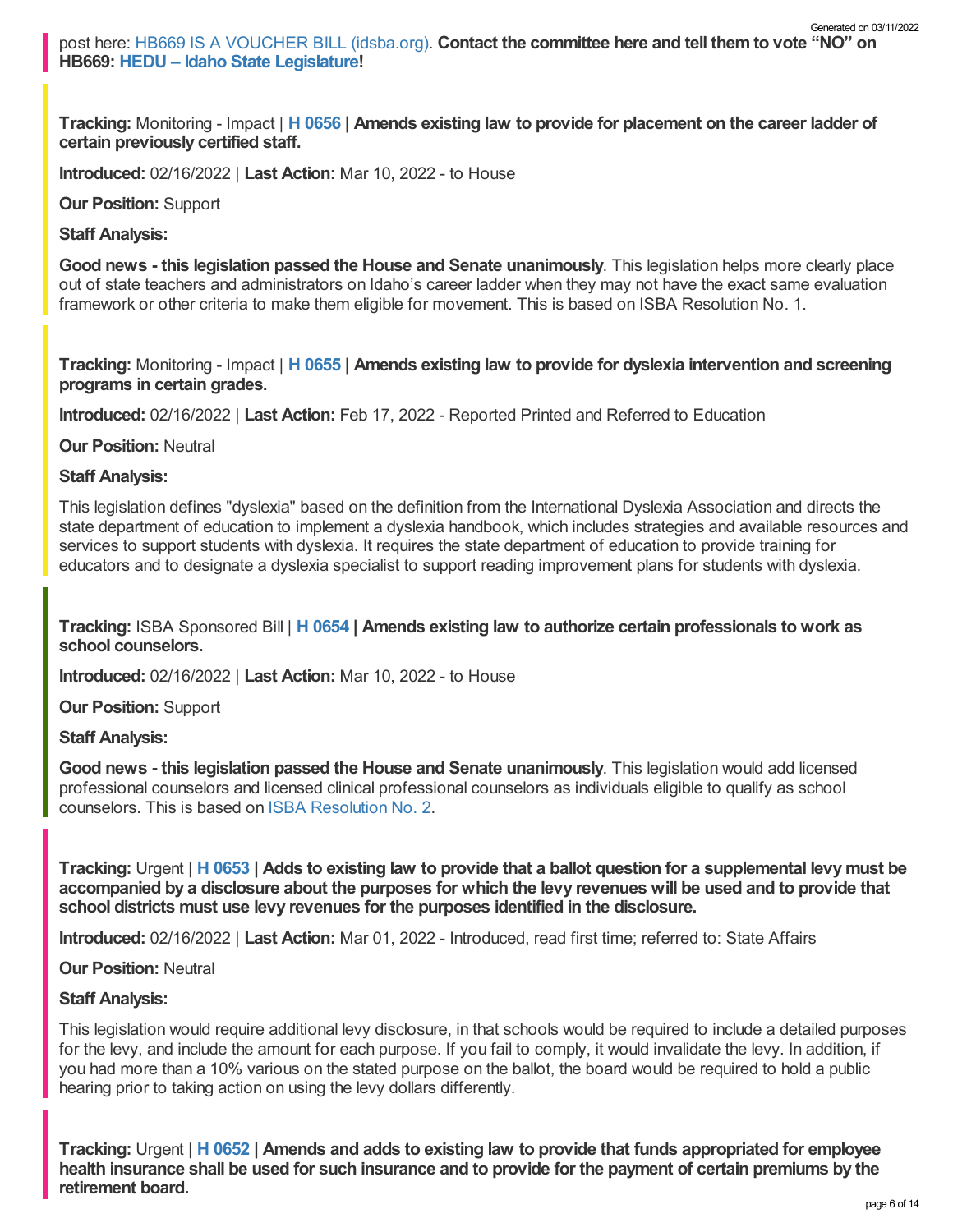**Introduced:** 02/16/2022 | **Last Action:** Feb 17, 2022 - Reported Printed and Referred to Education

**Our Position:** Oppose

## **Staff Analysis:**

This legislation is sponsored by Rep. Horman and has two main components: first, it would mandate that the discretionary monies allocated for health insurance is spent *only* on health insurance, and if used for other purposes would revert back to the state. If they failed to make such reimbursement, the "misused funds" would be deducted from the district or schools next payment. If you used up to 90% for the health insurance money, you could retain the remaining amount but it must be used on health insurance the following year. **While we support the intent, we think there are substantial unintended consequences. ISBAGAC directed staff to address these concerns and in the meantime oppose to the first piece.** The second piece, which we are supportive of, ensures that all school employees can still use unused sick leave to pay for health insurance upon retirement. Contact: House Education [Committee](https://legislature.idaho.gov/sessioninfo/2022/standingcommittees/HEDU/) and your own local legislators.

Tracking: Urgent | H [0651](https://legislature.idaho.gov/sessioninfo/2022/legislation/H0651/) | Amends existing law to require drug testing and criminal background tests for certain **teachers.**

**Introduced:** 02/16/2022 | **Last Action:** Mar 03, 2022 - Filed in Office of the Chief Clerk

**Our Position:** Oppose

### **Staff Analysis:**

**Good news - this legislation died on the House floor.** This legislation would require a school district and charter to drug test substitute teachers prior to their hire. **ISBA is opposed.** While we're certainly opposed to all employees being under the influence on school property, this feels like we're violating privacy rights of parents and community members who are stepping up to serve a need. In addition, there is no fiscal note so districts would have to pay for the additional cost. Most schools and districts have policies in place that require drug testing on suspicion, and that process has seemingly worked well.

**Tracking:** Urgent | **H [0650](https://legislature.idaho.gov/sessioninfo/2022/legislation/H0650/) | Amends existing law to revise provisions regarding curricular materials adoption committees.**

**Introduced:** 02/16/2022 | **Last Action:** Mar 10, 2022 - Reported out of committee; to 14th Order for amendment

**Our Position:** Neutral

### **Staff Analysis:**

This legislation changes the curricular materials adoption committees to a required committee, and outlines that it must consist of 12 members – 3 teachers, 1 board member, 1 administrator, 1 community member, and 6parents of children attending school. ISBA GAC voted to oppose only the prescriptiveness of the committee, it could place a very difficult burden on small districts and charters to recruit that many people to the committee. **The good news is that Senate** Education sent the bill to the amending order to provide more flexibility on the makeup of the committee, thus **we've switched our position to neutral.**

**Tracking:** Urgent | **H [0649](https://legislature.idaho.gov/sessioninfo/2022/legislation/H0649/) | Amends existing law to require approval of supplemental material.**

**Introduced:** 02/16/2022 | **Last Action:** Feb 17, 2022 - Reported Printed and Referred to Education

**Our Position:** Oppose

### **Staff Analysis:**

This legislation would require school boards to approve *all* supplemental materials teachers use in classrooms. **ISBA GAC voted to oppose.** While we don't disagree with the intent, this could be a logistical nightmare for a volunteer board to meet regularly to approve a discussion, article, or idea in the classroom. Teachers are already expected to adhere to Idaho's professional standards and are evaluated on components to avoid outrageous curriculum in classrooms. Further, we have grievance processes in place for these types of issues and believe are best handled at the local level. Contact: House Education [Committee](https://legislature.idaho.gov/sessioninfo/2022/standingcommittees/HEDU/) and your own local legislators.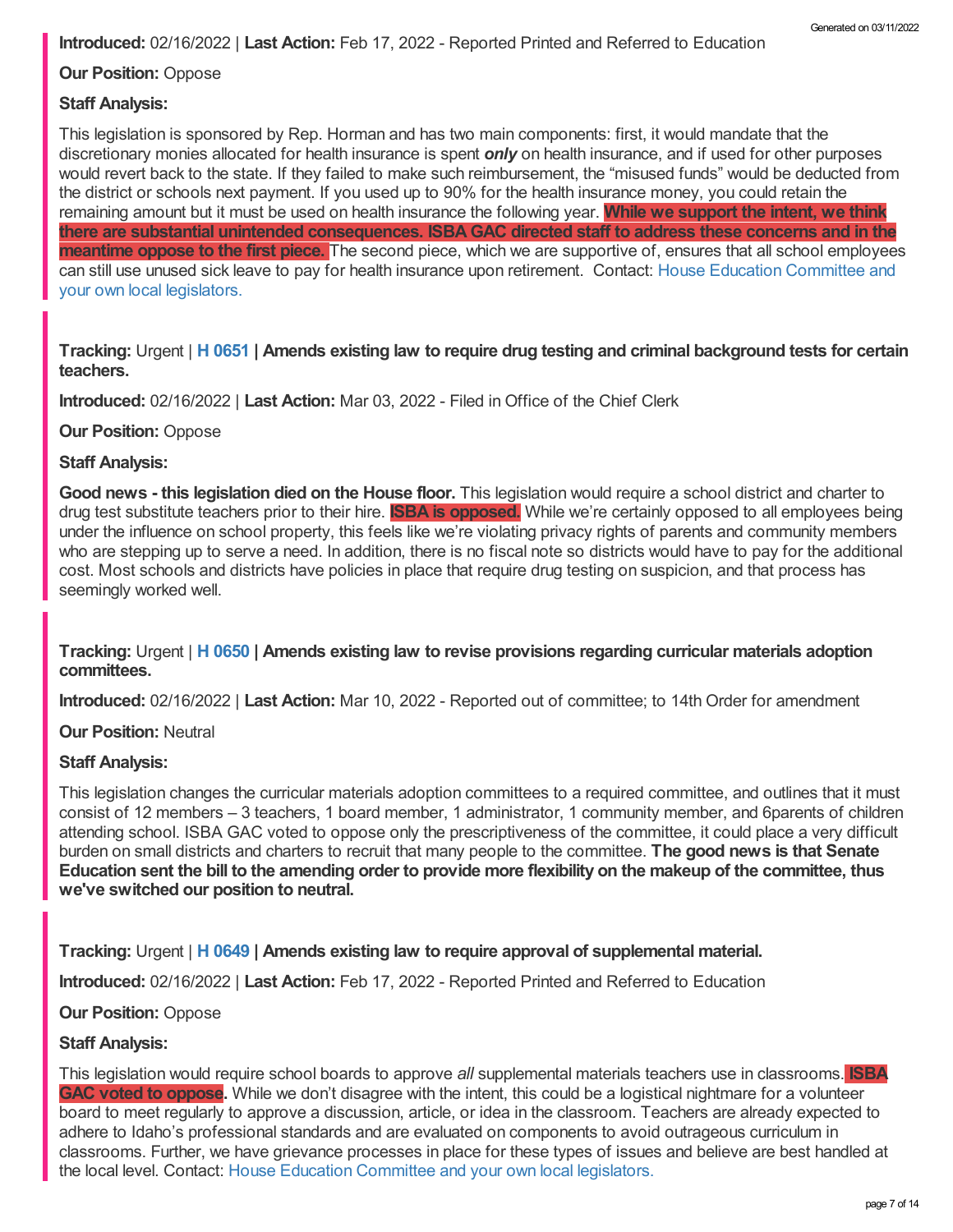**Tracking:** Urgent | **H [0627](https://legislature.idaho.gov/sessioninfo/2022/legislation/H0627/) | Amends existing law to provide for enrollment-based funding and to allow for alternative education programs.**

**Introduced:** 02/14/2022 | **Last Action:** Feb 15, 2022 - Reported Printed and Referred to Education

**Our Position:** Support

**Staff Analysis:**

This would change Idaho permanently to allocating support unites based on FTE Enrollment, instead of Average Daily Attendance. This is how we've essentially been funded the last two years, it's a much more accurate way to count students. ISBA supports this legislation.

Tracking: Urgent | H [0607](https://legislature.idaho.gov/sessioninfo/2022/legislation/H0607/) | Amends existing law to provide that the commission may adopt certain rules and to **revise provisions regarding joint lotteries.**

**Introduced:** 02/14/2022 | **Last Action:** Mar 04, 2022 - Read second time; filed for Third Reading

**Our Position:** Support

**Staff Analysis:**

Good news - this passed the House and Senate! **ISBA is in strong support of this legislation**. This legislation ensures that Idaho can still remain in the Multi State Lottery Association and play Powerball - Idaho's most popular lottery game. Idaho schools receive significant amount of support for facility upgrades and bond/levy equalization. Without this legislation, Idaho would no longer be eligible to have Powerball and those funds would be at risk.

**Tracking:** Monitoring - Impact | **S [1318](https://legislature.idaho.gov/sessioninfo/2022/legislation/S1318/) | Amends existing law to establish provisions regarding certain kindergarten students.**

**Introduced:** 02/14/2022 | **Last Action:** Feb 15, 2022 - Reported Printed; referred to Education

**Our Position:** Oppose

**Staff Analysis:**

1318 says that support units for kindergarten students who only enroll in a half-day program – but, who meet certain conditions – can be counted as a 'full-day' student if they participate in kindergarten screeners or assessments are provided evidence-based supplementary materials, and if the student is not proficient ay enroll in a 3 to 5 in-person summer school. **We have some concerns with this legislation and will address them with the sponsor.**

**Tracking:** Monitoring - Impact | **S [1317](https://legislature.idaho.gov/sessioninfo/2022/legislation/S1317/) | Adds to existing law to establish a kindergarten savings account.**

**Introduced:** 02/14/2022 | **Last Action:** Feb 15, 2022 - Reported Printed; referred to Education

**Our Position:** Oppose

### **Staff Analysis:**

Sen. Thayn has two interesting ideas for Full-Day Kindergarten. 1317 creates a kindergarten savings account and is contingent if the legislature funds full-day Kindergarten. It would direct the State Board to create a program where a parent or legal guardian can apply to the school district or charter to withdraw funds to be used for certain approved expenses – such as technology, curriculum, therapies, or other expenses approved by the state Board The account essentially functions as a government-authorized accounts that allow families to spend government funds on a variety of education-related costs for kindergarten families. The student is only eligible be up to \$1,000 at first, but receive another \$500 if they pass the spring IRI with a 'proficient' or better score. The school or district also receives \$500 for administrative costs, including the IRI. **ISBA has concerns and will address them with the sponsor.**

**Tracking:** Urgent | **S [1315](https://legislature.idaho.gov/sessioninfo/2022/legislation/S1315/) | Amends existing law to provide for full-day kindergarten and to revise provisions regarding certain support units and funding distributions.**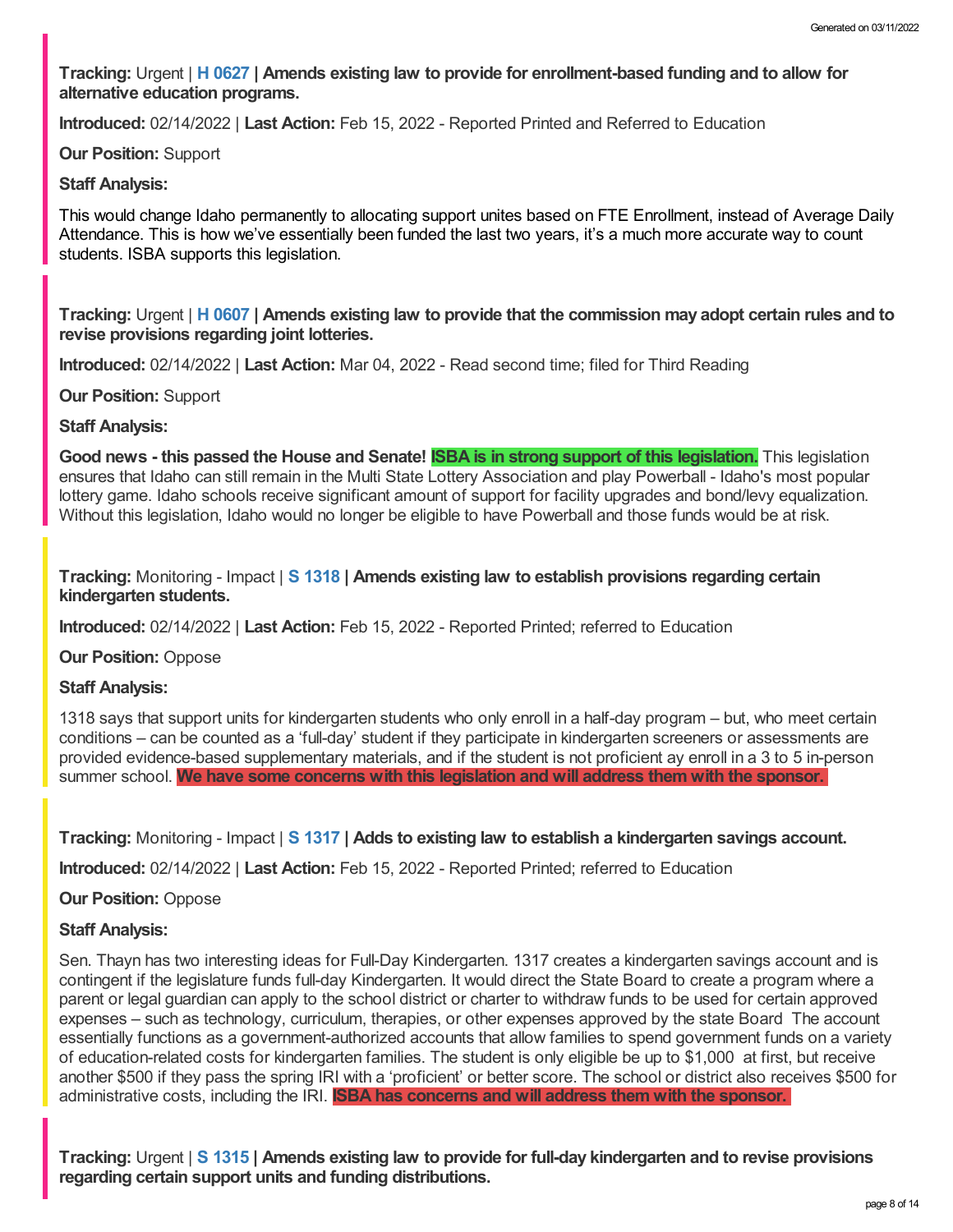**Introduced:** 02/14/2022 | **Last Action:** Feb 15, 2022 - Reported Printed; referred to Education

**Our Position:** Support

## **Staff Analysis:**

This proposal is based on a proposal passed by the State Board of Education and creates the calculated formula to allow for the funding of full-day kindergarten. It would cost between \$42 million and \$46 million annually, if an estimated 80% of school districts and charter schools take part in full-day kindergarten. Participation in full-day kindergarten by districts and schools would be still optional, and it does not change the fact that kindergarten in general is still optional for parents and legal guardians. **S**omething important to note, this bill would prohibit school districts from paying for fullday kindergarten with maintenance and operations levies. This bill also requires that full-day kindergarten programs use evidence-based teaching methods and includes a parental engagement component. **ISBA is in support of this legislation and urges you contact your own local legislators and Senate [Education](https://legislature.idaho.gov/sessioninfo/2022/standingcommittees/SEDU/)**

Tracking: Monitoring - Impact | S [1302](https://legislature.idaho.gov/sessioninfo/2022/legislation/S1302/) | Amends and adds to existing law to provide sales tax revenues to school **districts and to revise provisions regarding school levy authority.**

**Introduced:** 02/11/2022 | **Last Action:** Feb 14, 2022 - Reported Printed; referred to Local Government & Taxation

**Our Position:**

**Staff Analysis:**

**Tracking:** Monitoring - Impact | **S [1291](https://legislature.idaho.gov/sessioninfo/2022/legislation/S1291/) | Charter Certificate Bill - Amends existing law to provide alternative methods of obtaining certain certifications.**

**Introduced:** 02/10/2022 | **Last Action:** Mar 03, 2022 - Read First Time, Referred to Education

**Our Position:** Neutral

**Staff Analysis:**

ISBA is neutral on this legislation. Like House Bill 221 from last year, this allows local charter school boards to create a charter-specific certificate. Requirements are that you hold a bachelor's degree and/or CTE certificate, but you aren't required to be doing an alternate route to certification. It is only allowed at charter schools, and only transferrable from charter to charter via MOU. It also allows the charter to create their on professional development in substitute of the State Board of Education.

**Tracking:** Monitoring - Impact | **S [1290](https://legislature.idaho.gov/sessioninfo/2022/legislation/S1290/) | Adds to existing law to establish the Rural and Underserved Educator Incentive Program.**

**Introduced:** 02/10/2022 | **Last Action:** Feb 28, 2022 - Read First Time, Referred to Education

**Our Position:** Support

#### **Staff Analysis:**

This bill has bi-partisan support and establishes a rural educator incentive program for high-need or rural districts/charters. It would provide a maximum amount of eligible funding that gradually increases for the number of years the educator stays in the high need or rural district/charter. Funds could be used for loan repayments, additional degrees, or other education costs. This passed the Senate and is awaiting a hearing in the House. House Education and ask for their support of the bill.

Tracking: Monitoring - Impact | H [0571](https://legislature.idaho.gov/sessioninfo/2022/legislation/H0571/) | Amends existing law to allow school buses to travel up to 70 miles per **hour on the interstate.**

**Introduced:** 02/09/2022 | **Last Action:** Mar 10, 2022 - Reported out of committee; to 14th Order for amendment

**Our Position:** Neutral

**Staff Analysis:**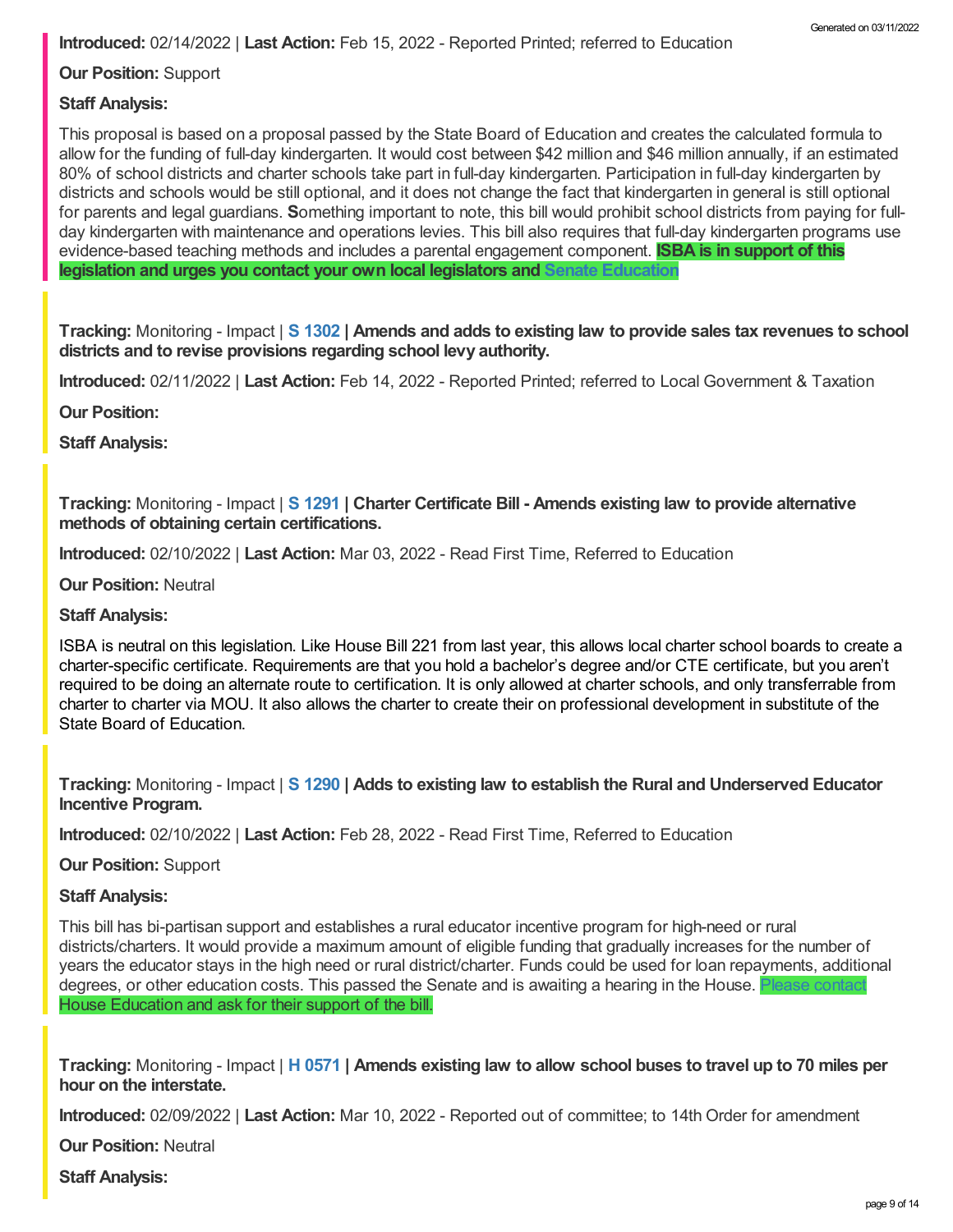This legislation would supercede Idaho's Standards for School Bus Drivers and allow them to drive 70 miles per house on the interstate, instead of the 65 mile per hour rule currently. Generated on 03/11/2022

**Tracking:** Monitoring - Impact | **H [0566](https://legislature.idaho.gov/sessioninfo/2022/legislation/H0566/) | Amends existing law to revise the definition of "property or resources."**

**Introduced:** 02/08/2022 | **Last Action:** Mar 08, 2022 - Read second time; filed for Third Reading

## **Our Position:** Neutral

# **Staff Analysis:**

This legislation amends the "Public Integrity in Elections Act" to clarify that public property that during certain times and manners that are available to the general public *may* be used by a political, provided that the space is provided to all political parties in a fair and equal manner.

**Tracking:** Monitoring - Impact | **H [0555](https://legislature.idaho.gov/sessioninfo/2022/legislation/H0555/) | Change to PERSI Contribution for School Employees - Amends, adds to, and repeals existing law to provide for the contribution rates and reemployment of school members.**

**Introduced:** 02/08/2022 | **Last Action:** Feb 28, 2022 - Introduced, read first time; referred to: Commerce & Human Resources

**Our Position:** Neutral

### **Staff Analysis:**

After hearing a concern on the cost of Return to Work for certain school employees, PERSI is bringing this which creates a new class for school employees. It doesn't change the contribution rate, but it could allow the PERSI Board to consider a contribution rate. If approved, the PERSI board is prepared to reduce the general member rate but keep the teacher rate the same as it is today. It also allows ALL retired public employees to be eligible for Return to Work – meaning, retired city officials could work for schools without creating an issue on the PERSI fund and vice versa. If passed, PERSI plans to provide a lot of information to you all via webinar and his roadshows.

**Tracking:** Monitoring - Impact | **S [1280](https://legislature.idaho.gov/sessioninfo/2022/legislation/S1280/) | Amends and adds to existing law to establish programs for dyslexia.**

**Introduced:** 02/08/2022 | **Last Action:** Feb 17, 2022 - Read First Time, Referred to Education

**Our Position:** Neutral

# **Staff Analysis:**

This legislation has the intended purposes of more readily identifying children who are living with dyslexia. It would first define dyslexia, and then align Idaho's Literacy Achievement and Accountability Act to be assessed for characteristics in dyslexia. It would also establish a list of evidence-based screening and intervention tools for schools to use, and assure educators are receiving professional development and technical assistance for better serving children with dyslexia.

**Tracking:** Monitoring - Impact | **H [0545](https://legislature.idaho.gov/sessioninfo/2022/legislation/H0545/) | Repeals and adds to existing law to remove the Public Charter School Debt Reserve Fund and to provide for a revolving loan fund.**

**Introduced:** 02/07/2022 | **Last Action:** Feb 18, 2022 - Introduced, read first time; referred to: Education

**Our Position:** Neutral

# **Staff Analysis:**

ISBA is neutral on this legislation. This would create a "revolving loan" fund at the state where charter schools could obtain lower interest rates on loans. There are limitations. For example, the school must pass certain financial provisions, bring at least \$1,000,000 in private or public grants, and demonstrate it has a commitment from al ender to provide a minimum of 20% project financing.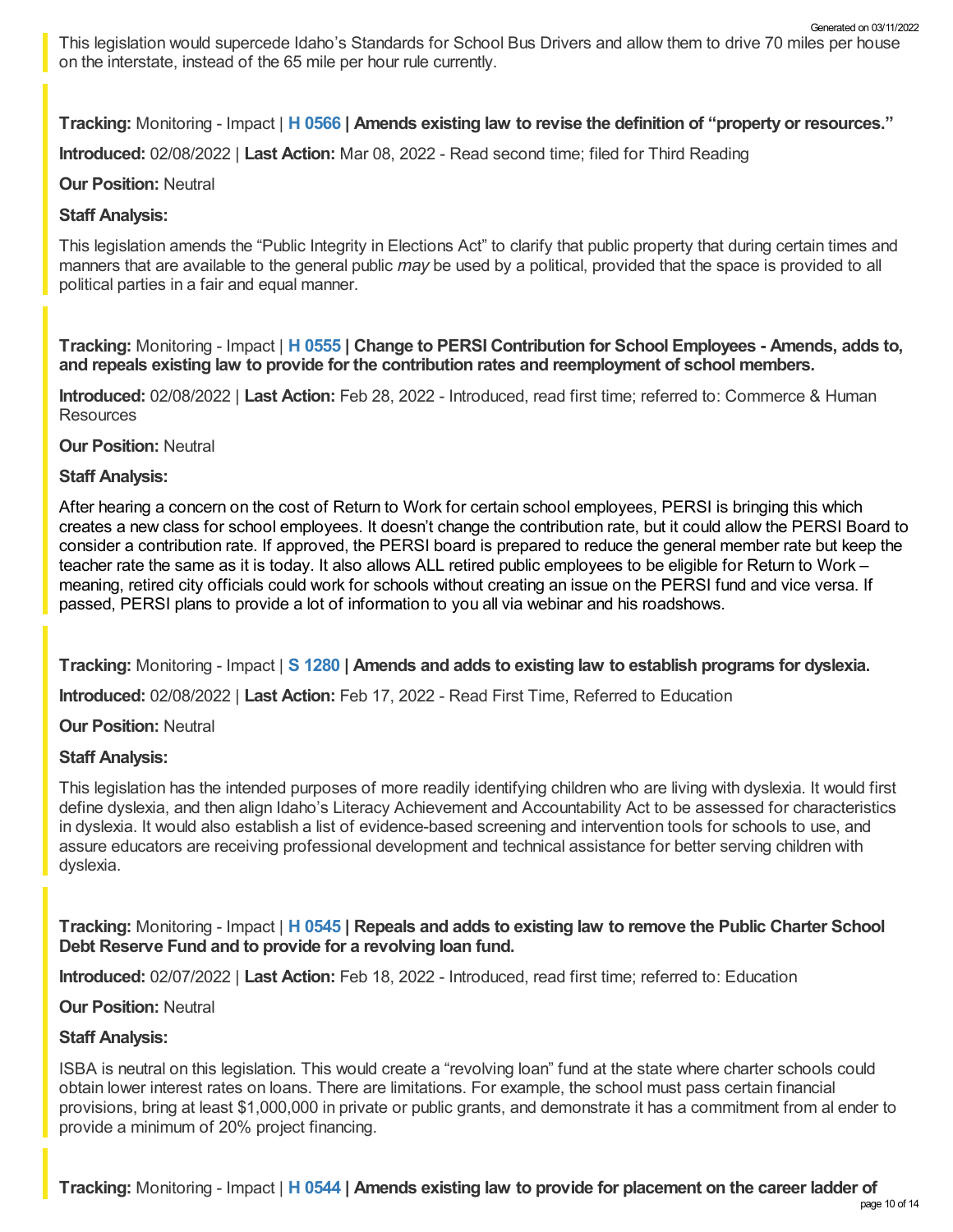# **certain staff for those previously certified out of state.**

**Introduced:** 02/07/2022 | **Last Action:** Feb 08, 2022 - Reported Printed and Referred to Education

**Our Position:**

**Staff Analysis:**

## **Tracking:** Monitoring - No Expected Impact | **H [0533](https://legislature.idaho.gov/sessioninfo/2022/legislation/H0533/) | Amends existing law to allow for certain employees to continue to receive master educator premiums.**

**Introduced:** 02/04/2022 | **Last Action:** Mar 10, 2022 - Signed by President; returned to House

**Our Position:** Neutral

# **Staff Analysis:**

This legislation creates a retroactive clause for approximately 23 school administrators who did the work and *received* the Master Educator Premium, but were ineligible to receive years two or three of the premium once they became an administrator. The Master Educator Premium program was phased out in 2020 when the Advanced Professional Rung was added to the career ladder. It's retroactive and has minimal impact. This legislation passed out of House Education and is on the House Floor.

**Tracking:** Monitoring - Impact | **H [0531](https://legislature.idaho.gov/sessioninfo/2022/legislation/H0531/) | Adds to existing law to provide for the protection of certain monuments and memorials.**

**Introduced:** 02/04/2022 | **Last Action:** Feb 16, 2022 - Introduced, read first time; referred to: State Affairs

**Our Position:** Oppose

# **Staff Analysis:**

ISBA is opposed to this bill using the guiding principal of Local Governance, sometimes called Local Control. This legislation would say that no political subdivision can alter, relocate, or remove any historical monument or memorial without the two-thirds vote approval from the Idaho State Historical Society - including bridges, schools, parks, or any other public area. It also requires that the Governor, Speaker of the House, President Pro Tem, and Minority Leadership in the House and Senate to be notified, and it may require them to go before the House and Senate State Affairs committees in the legislature. While we do appreciate that this years' version does allow some exceptions for construction or repair, we believe that local school boards should have the authority to work with their community on these issues, and not rely on a supermajority vote of a non-elected body. **Who to contact**: this bill passed the House State Affairs committee and is on the House floor. Contact your House member!

Tracking: Monitoring - Impact | S [1271](https://legislature.idaho.gov/sessioninfo/2022/legislation/S1271/) | Paying Down Levies Bill - Amends and adds to existing law to provide for **state support of discretionary spending by school districts.**

**Introduced:** 02/04/2022 | **Last Action:** Feb 07, 2022 - Reported Printed; referred to Education

**Our Position:** Support

### **Staff Analysis:**

This bill would appropriate additional funds to schools on a per-student for discretionary purposes. However, if a school is collecting a levy, they would be required to use at least 75% of it to provide property tax relief. Everything else would be directed by the school board. ISBA has always advocated for more state support for school districts so there is less reliance on [supplemental](https://legislature.idaho.gov/sessioninfo/2022/standingcommittees/SEDU/) levies just to meet day-to-day operational needs. committee to support this legislation.

**Tracking:** Monitoring - Impact | **H [0514](https://legislature.idaho.gov/sessioninfo/2022/legislation/H0514/) | Adds to existing law to establish provisions regarding the prohibition of mask mandates.**

**Introduced:** 02/02/2022 | **Last Action:** Feb 16, 2022 - U.C. to be returned to State Affairs Committee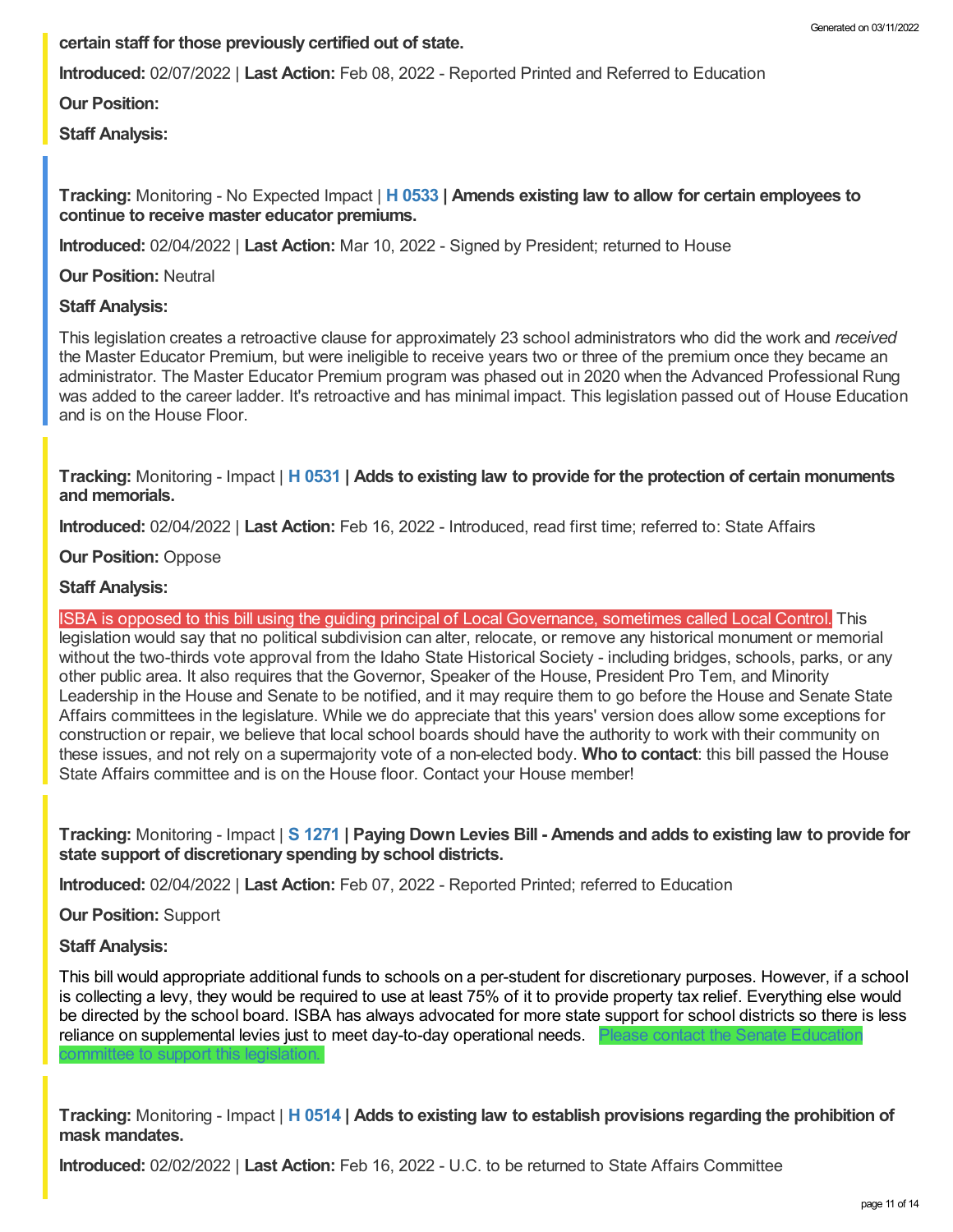## **Our Position:** Oppose

# **Staff Analysis:**

ISBA is opposed to this legislation using the principle of Local Governance, sometimes known as Local Control. This legislation would prevent any local government - including school districts and charter schools - from requiring facial coverings or masks. Just like the ISBA would oppose a bill that would mandate the school board to require masks, we are opposed to bills that take away a school board's authority to do so. We believe that local school boards should have the ability to make decisions on these issues the way that they and their community feel is best. **Who to contact:** House State Affairs [Committee.](https://legislature.idaho.gov/sessioninfo/2022/standingcommittees/HSTA/)

**Tracking:** Monitoring - Impact | **H [0512](https://legislature.idaho.gov/sessioninfo/2022/legislation/H0512/) | Amends existing law to prohibit holding another bond election within 11 months of a failed bond election.**

**Introduced:** 02/02/2022 | **Last Action:** Feb 18, 2022 - Introduced, read first time; referred to: State Affairs

# **Our Position:** Oppose

# **Staff Analysis:**

**ISBA is opposed to this legislation and it requires a call to action!** Once again, the House State Affairs committee introduced a bill that would place limits on local officials from placing a failed bond question on the ballot again for 11 months. Our members have brought resolutions for over 2 decades to reduce the supermajority requirement on facility bonds – something that is increasingly more difficult to achieve. This impedes efforts even further. It also came the day after the Joint Legislative Oversight Committee released their report on school facilities – in which they reported many eye-opening findings in their analysis, including an estimation that it would take upwards of \$874 million to get Idaho's school buildings to "good" condition. **Call to Action: please contact Senate State Affairs!**

**Tracking:** Monitoring - No Expected Impact | **S [1261](https://legislature.idaho.gov/sessioninfo/2022/legislation/S1261/) | Adds to existing law to provide for the installation of adult content filters on tablets and smart phones.**

**Introduced:** 02/02/2022 | **Last Action:** Feb 03, 2022 - Reported Printed; referred to State Affairs

**Our Position:** Neutral

**Staff Analysis:**

This legislation would require manufacturers of "Internet Capable Devices" - including tablets, computers, and phones to install and activate technology that enables parents to make filtering decisions for their children.

**Tracking:** Monitoring - Impact | **S [1255](https://legislature.idaho.gov/sessioninfo/2022/legislation/S1255/) | Adds to existing law to establish the Empowering Parents Grant Program, which provides funds to eligible students for certain education expenses.**

**Introduced:** 02/02/2022 | **Last Action:** Mar 01, 2022 - Session Law Chapter 13 Effective: 03/01/2022

**Our Position:** Support

### **Staff Analysis:**

This bill was signed into law. This is a grant program for low-income families to use towards eligible education expenses for their kids. There is an income threshold starting with \$60,000 for the first 30 days, \$75,000 for the next 30 days. The program is open to all households regardless of income after that. Each student would be eligible for a \$1,000 grant, and each family is capped at \$3,000 total. It passed the Senate and now heads to House Education for a hearing.

**Tracking:** Monitoring - Impact | **S [1238](https://legislature.idaho.gov/sessioninfo/2022/legislation/S1238/) | Adds to existing law to provide for the self-directed learner designation.**

**Introduced:** 01/26/2022 | **Last Action:** Mar 01, 2022 - Session Law Chapter 12 Effective: 07/01/2022

**Our Position:** Support

**Staff Analysis:**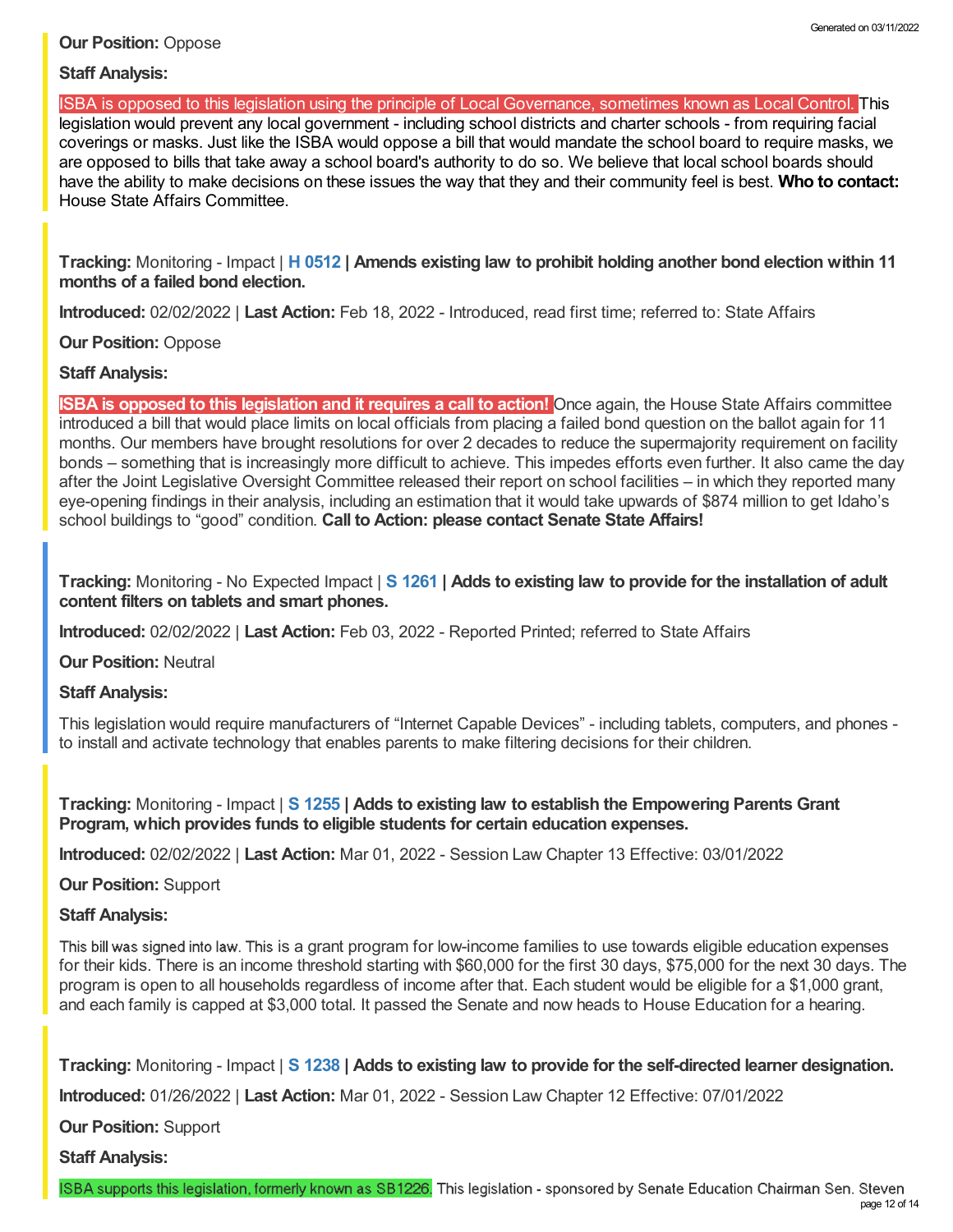Thayn (R- Emmett) - allows students to request and teachers to designate students as a .self-directed learner.. It's a mastery-type bill that says students can have more flexibility in their day to day schedule, but it would still require them to meet the school or district's graduation requirements. It provides a lot of latitude to teachers and districts to ensure this happens. The biggest piece is that students who are designated are still counted as a 1.0 Full Time Equivalent . so it has no impact on your budget. It passed the Senate, and passed out of House Education unanimously.

**Tracking:** Monitoring - Impact | **H [0461](https://legislature.idaho.gov/sessioninfo/2022/legislation/H0461/) | Amends existing law to revise eligibility requirements for the Armed Forces and Public SafetyOfficer Scholarship.**

**Introduced:** 01/25/2022 | **Last Action:** Mar 09, 2022 - Reported Signed by Governor on March 8, 2022 Session Law Chapter Effective:

**Our Position:** Support

### **Staff Analysis:**

This is a bipartisan bill that amends Idaho's scholarship for military families who has a parent or spouse die in combat to add that they can be eligible if their parent or spouse dies in training or in their line of service. The change stems from a recent tragedy where three members of Idaho's National Guard died in a Blackhawk helicopter exercise, and the bill sponsors realized that their children wouldn't be eligible for the scholarship because they didn't die in combat. This bill is signed into law.

**Tracking:** Monitoring - Impact | **H [0444](https://legislature.idaho.gov/sessioninfo/2022/legislation/H0444/) | Amends 2021 session law to extend a sunset date to July 1, 2023.**

**Introduced:** 01/18/2022 | **Last Action:** Feb 28, 2022 - Reported Signed by Governor on February 24, 2022 Session Law Chapter 9 Effective: 07/01/2022

### **Our Position:** Support

# **Staff Analysis:**

ISBA Supports this legislation. It passed the House and Senate Committee, and is awaiting a full vote in the Senate. This legislation extends the "sunset" - also known as the 'repeal' date - of the Coronavirus Liability Immunity Act. It protects school districts and charter schools from litigation that arise out of COVID-19 infections. Since it's original passage during the Extraordinary Session of 2020, they have extended the sunset date at least once. This legislation extends it until July 1, 2023, extending it from July 1, 2022.

# **Tracking:** Urgent | **H [0443](https://legislature.idaho.gov/sessioninfo/2022/legislation/H0443/) | Adds to existing law to create the Public School Health Insurance Fund.**

**Introduced:** 01/18/2022 | **Last Action:** Feb 09, 2022 - Reported Signed by Governor on February 8, 2022 Session Law Chapter 3 Effective: 07/01/2022

### **Our Position:** Support

### **Staff Analysis:**

**This bill passed the Senate overwhelmingly, and is now on the Governor's Desk!** This legislation creates a dedicated fund for the purpose of funding the one-time amount required for public schools to buy in to the state's medical and dental insurance plan. The creation of the fund does not *require* school districts and charter schools to buyin to the plan, but creates the necessary resources to do so if you choose. Schools and districts would have two-years to utilize these funds to join the state pool. This has broad support from the Education Stakeholder groups, and is a recommendation from Governor Little. It also has a strong list of bi-partisan co-sponsors. It was opposed by a few insurance companies and the Idaho Freedom Foundation. ISBA has long advocated for the resources necessary for schools to join the state insurance pool - and this would create the opportunity for you to do that. It does also phase out the leadership premium allocation, which we know many have liked. However, it has strong support to offset the loss of these funds with a larger increase in other areas of the public schools budget that can benefit *all* employees. **Please wait for more information from the Idaho Department of Administration for information on the State's health plan.**

Tracking: Urgent | HCR [0027](https://legislature.idaho.gov/sessioninfo/2022/legislation/HCR027/) | States findings of the Legislature and rejects certain rules of the State Board of

Generated on 03/11/2022